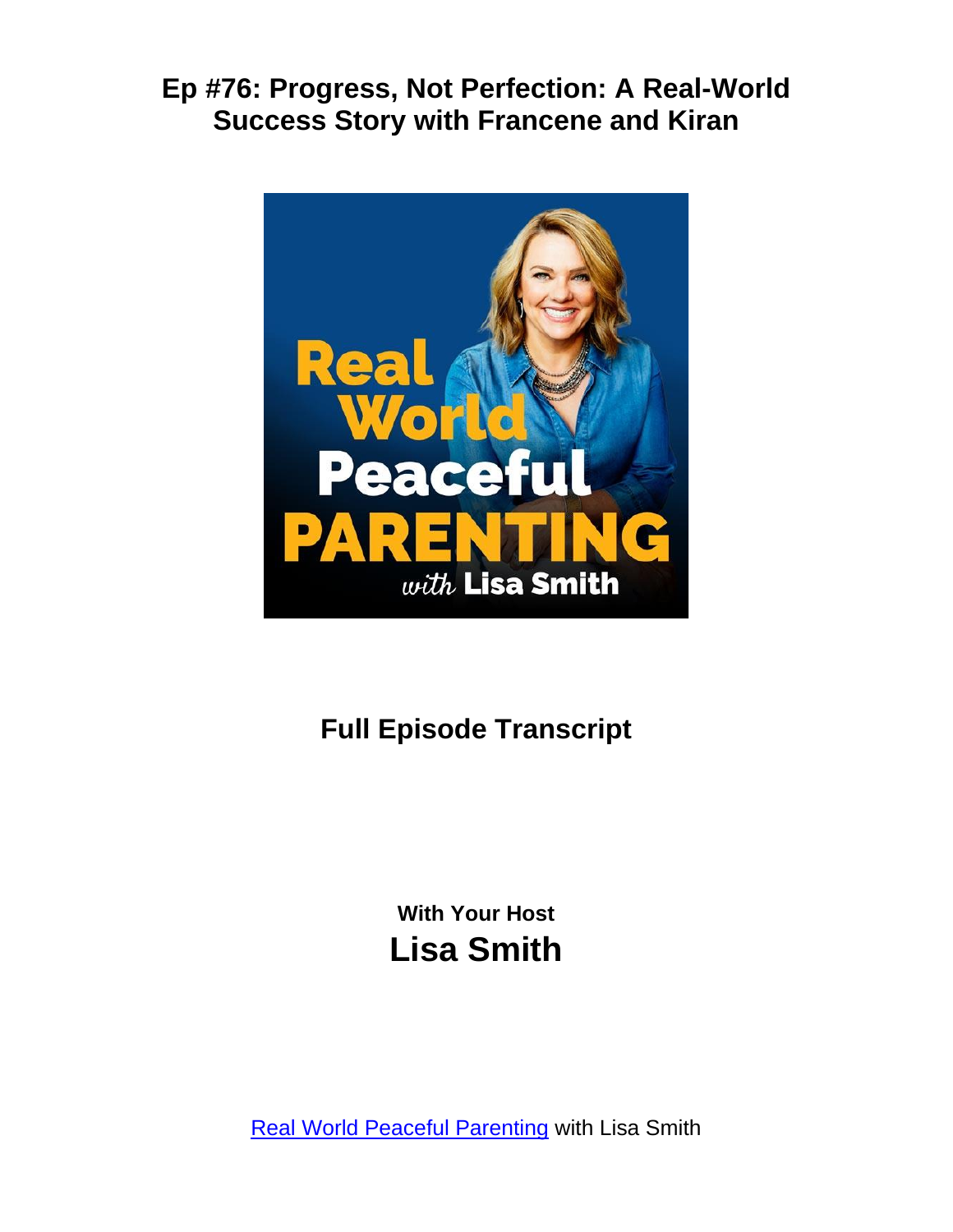Welcome to *Real World Peaceful Parenting*, a podcast for parents that are tired of yelling, threatening, and punishing their kids. Join mom and master certified parent coach Lisa Smith as she gives you actionable step-by-step strategies that'll help you transform your household from chaos to cooperation. Let's dive in.

Welcome, welcome, welcome. Welcome to today's episode. I love being with you each week. I am so proud of you for investing this time in your parenting, in your kids, in your family. Well done. Now if you've been listening for a while, you know I do my best to bring you tips, ideas, and support that helps you create deep connection and cooperation with your kids. Today I have an extra, extra, extra special treat for you.

Today I'm joined by Francene and Kiran. Francene is a mom of two boys. She lives in New Zealand, and she's been a member of The Hive for about a year. The Hive is my membership community. I'd love to have you join us there. So if you have any interest, jump over to thehivecoaching.com, and you can learn all about it and sign up and join us.

So Francene has been a member of The Hive for about a year now. She and her family have had a massive transformation. Her 15 year old son, Kiran, reached out to me and asked if he could come on the podcast and share his ideas and his thoughts and his family's success on their path to peaceful parenting.

So what I want you to listen in on today is a conversation with Kiran, Francene, and myself. It's an open honest conversation about what it's been like for the two of them to travel this path together. What makes this conversation so special and extra sweet is the honesty and vulnerability that both Kiran and Francene share with us. You see, Kiran struggles with anxiety in general and anxiety about going to school, and he struggles with his body image.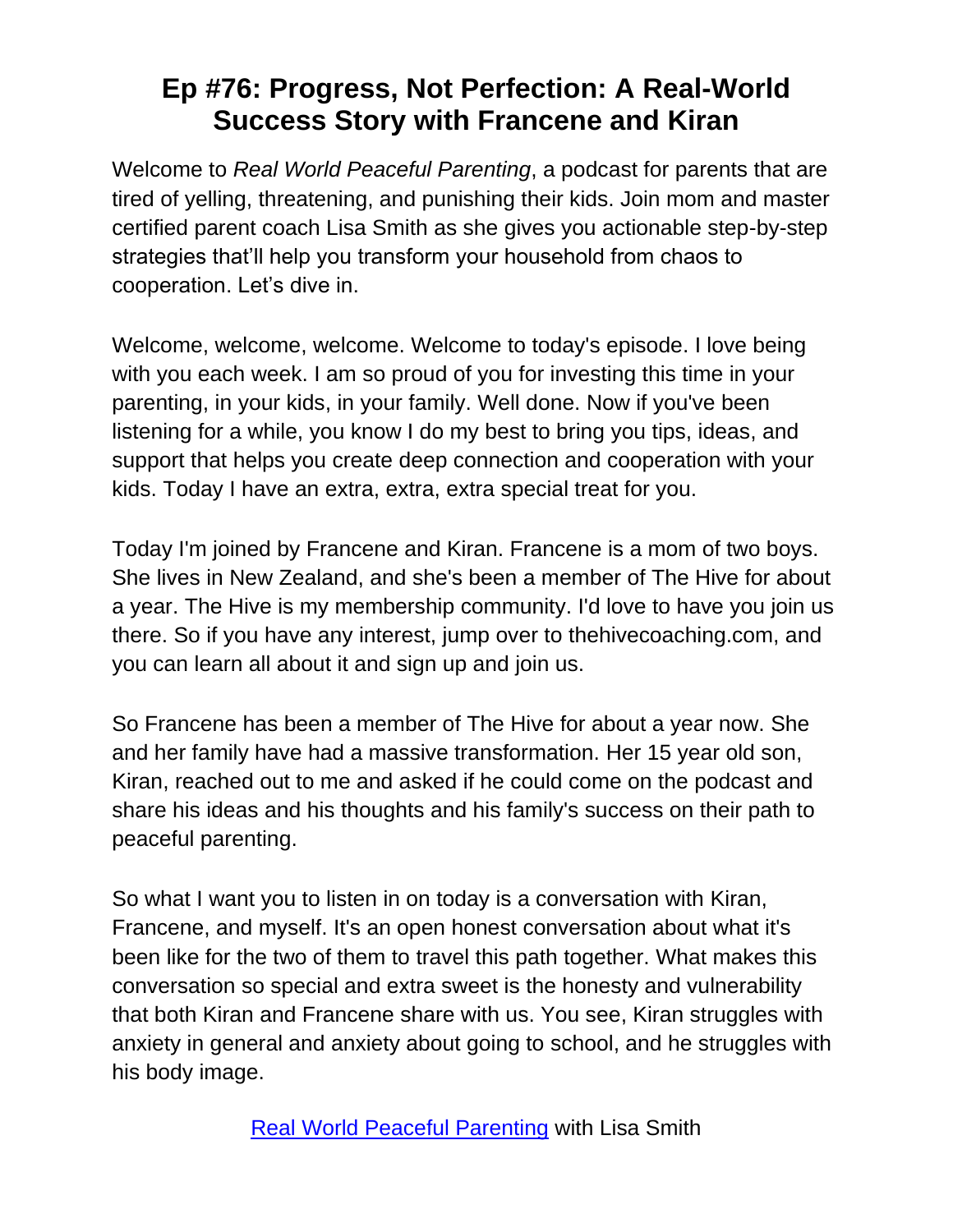In today's podcast, we get to hear a little bit about this. About what it was like for him before, what it was like after his mom found peaceful parenting, and what it's like now a year later. I know many of you have teenagers that may be going through this or something similar, and you can totally relate to this. So I'm so grateful to Kiran and Francene for coming on and talking about what the transformation has been like for them. One of the things I love is how open and honest Kiran is as he shares his story with us.

A couple things that I really hope you're going to take away from the conversation is it's never ever, ever too late to get on the path to peaceful parenting. It's never too late. This is a beautiful family and a beautiful example. In addition to Kiran, Francene has an older son around 18. She just started this about a year ago. As I mentioned the entire family, mom, dad, and both kids, have had a massive transformation, which is created deep connection and cooperation in the home.

Another thing I hope you'll hear in today's conversation is that here Real World Peaceful Parenting, we're a community of people that really understand progress over perfection. Peaceful parenting is not perfect. So many things in their household, as they share with us, are still loud and messy and stormy, and there are setbacks. This is how it goes.

What I know 10 years into this is that peaceful parenting isn't about our kids behaving or getting it right all the time or being perfect or always doing the right thing or never storming. Rather peaceful parenting is about having the tools to help. It's about navigating the big emotions. It's about understanding what's going on even when you don't like it. Most importantly, as parents, it's about scuba diving down underneath the behavior to the feelings and needs.

We get to hear this beautiful example of the unfolding of this conversation from both the mother and the teenage son's perspective regarding this.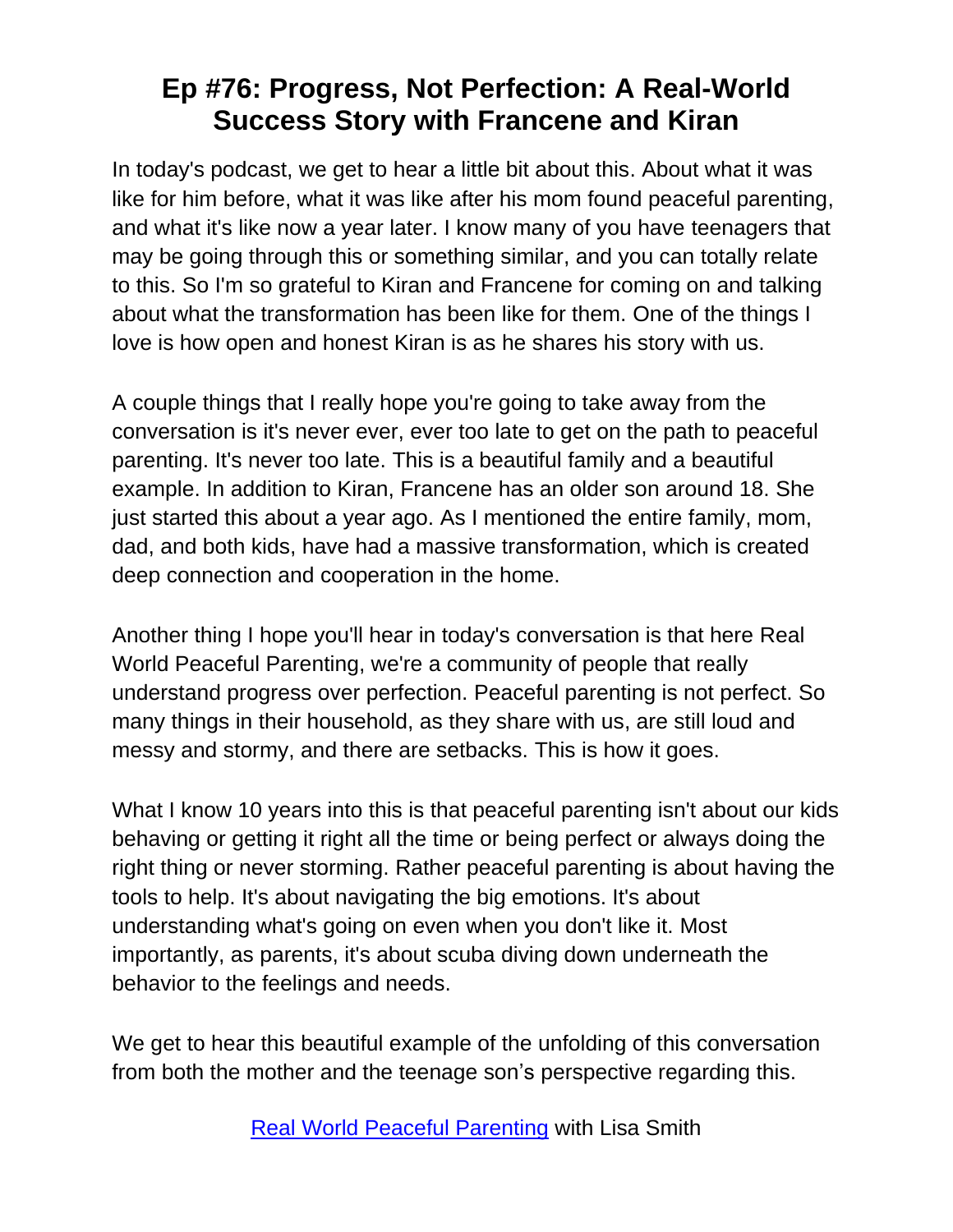You will hear how Kiran's anxiety was there all along. The difference is after Francene joined The Hive and started doing this work, she really worked to get curious not furious, which by the way didn't come immediate or naturally. But she's learned to scuba dive down to the feelings and needs that open Kiran up to sharing, explaining, connecting, and in some cases cooperating.

Now please note, peaceful parenting tools didn't fix everything. Kiran still has anxiety and some days he struggles to get out of bed, but now he feels more connected than ever to his parents, while at the same time he's still struggling. He realizes there isn't anything he can't share with his parents, which ironically helps him get out of bed.

Towards the end of this conversation, there's this really sweet moment that I want to bring to your attention so you can listen for it. Where Francene says to me, "Lisa, I really thought joining The Hive was to fix my sons, my kids. Then I realized it was to fix me," Francene says. There's this quick little pause and Kiran jumps in. He looks at her and he says, "Mom, Mom, the truth is you were never broken. In fact, neither one of us were broken. We didn't have a character problem. We just had a process problem all along. Now we have the tools to connect and cooperate."

Ah, can you just take a moment and imagine your kids being able to say this to you? The mom is saying hey, I thought I was going to fix you. Then I realized I needed to fix me. Your kids say but mom, you were never broken. There was nothing to fix. We just needed tools to connect and cooperate. Ah. I want that for every single one of you. Every one of you. I want that. It's a parent coach's dream come true. Oh, so good, right. All right. Let's dig into the conversation with Francene and Kiran. Enjoy.

Lisa: All right. I have the absolute pleasure of being joined today by two peaceful parenting rockstars who have been on quite the journey and have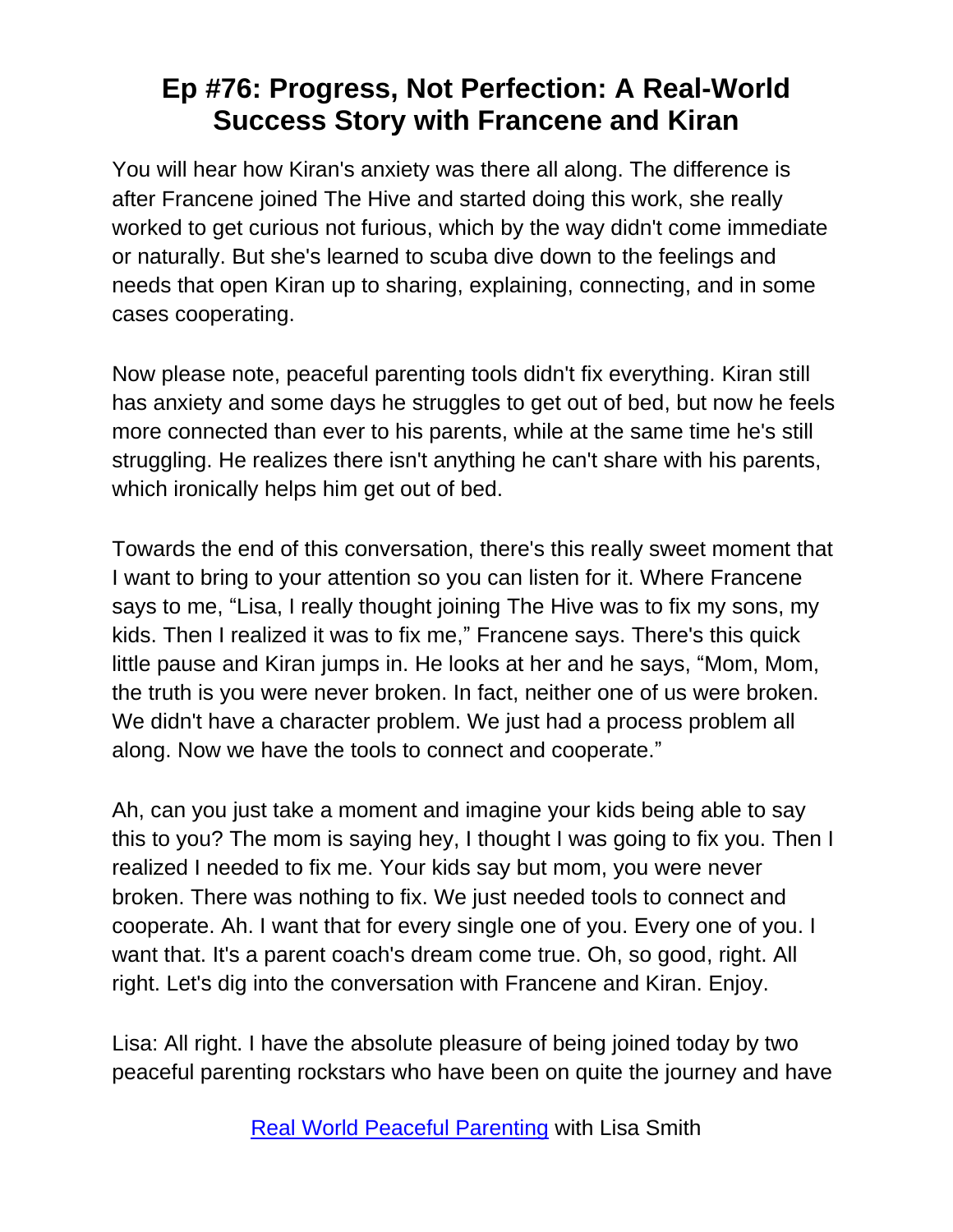agreed to share with you all their story and what success looks like for them. They are joining today from the corner of the world known as New Zealand. We have Francene and her 15 year old son Kiran. I've been just checking the clock every 10 minutes all day waiting to talk to both of you. So let's dive in, sound good?

Francene: Yeah.

Lisa: Beautiful. All right, Francene, give us some background and history of where you guys started so that we can talk about where we are at today.

Francene: Yeah, so Kiran started high school two years ago. Of course, what happened two years ago was a global pandemic obviously. I really think the whole working from home, not being able to go out, be able to see his friends, I really think that actually took a toll on him. Anyway, he developed anxiety. We didn't fully understand the whole anxiety thing. We've done a lot of research on it.

Then, of course, last year in August, I joined with one of your three day workshops in August, and it's just changed everything, really. Yeah. So he's just, for two years, he's basically off days, he just doesn't want to go to school.

Lisa: So school has been one of the struggles and one of the ways that the anxiety has manifested itself. It's just anxiety over going to school in person.

Francene: Yeah.

Kiran: Absolutely. Yeah.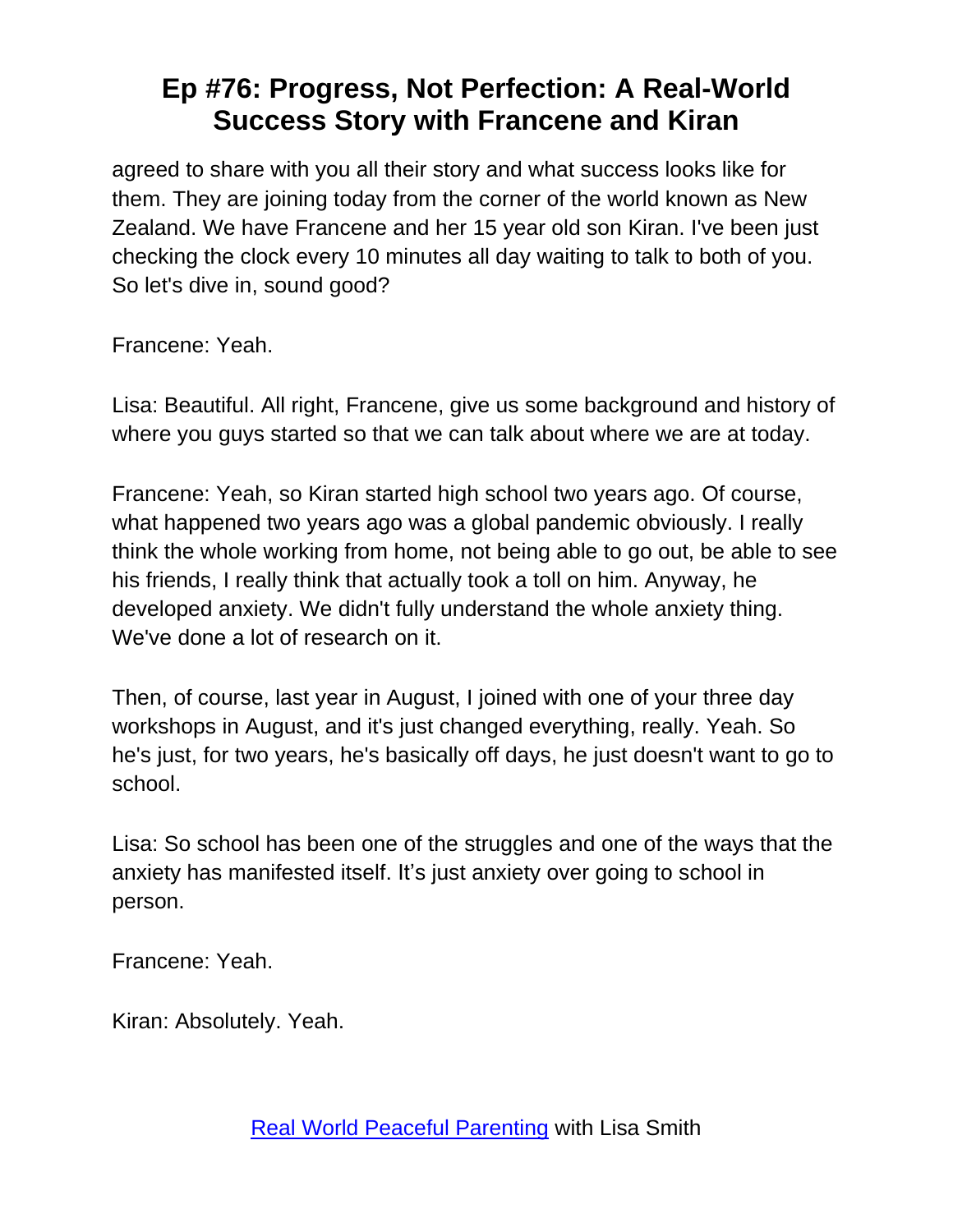Lisa: What are your memories, Kiran? What was your life like before? Then we're going to talk about after your mom started this journey, but what do you remember about the before? For you personally. Hard for your parents to hear you? You felt like you were talking and they weren't listening? What would you say was sort of the big disconnect between you and your parents?

Kiran: Well, probably the first thing I could say is that I tried to hide, and I wouldn't say anything about it. I'd sort of most of the time I'd probably hide in my room. Like, because that's your safe place for most people. But I couldn't share what I was feeling and stuff like that. It was just it was quite a quite a struggle for me.

Lisa: Yeah, thank you for opening up on this podcast because I just wanted to take a second to say you're helping so many kids. There are so many kids that are going to hear this, and they're gonna say, "Yeah, I get you. I'm there, or I was there." The room does feel like an incredible safe place for the teen, doesn't it? I think you described it well. It's the safe place. It's the place to go and check out from the world and feel safe, but also hide those difficult conversations. Right?

Francene: Avoiding, yeah. The avoidance.

Lisa: So the pandemic is coming down. You're in your room. Your parents want you out of your room. What was that like for the family, Francene? Was that creating a lot of conflict and misunderstanding at the epicenter of that?

Francene: Yeah, a lot of it was I took it personally. I felt like he didn't actually want to spend any time with us. But now I totally understand why he was doing it.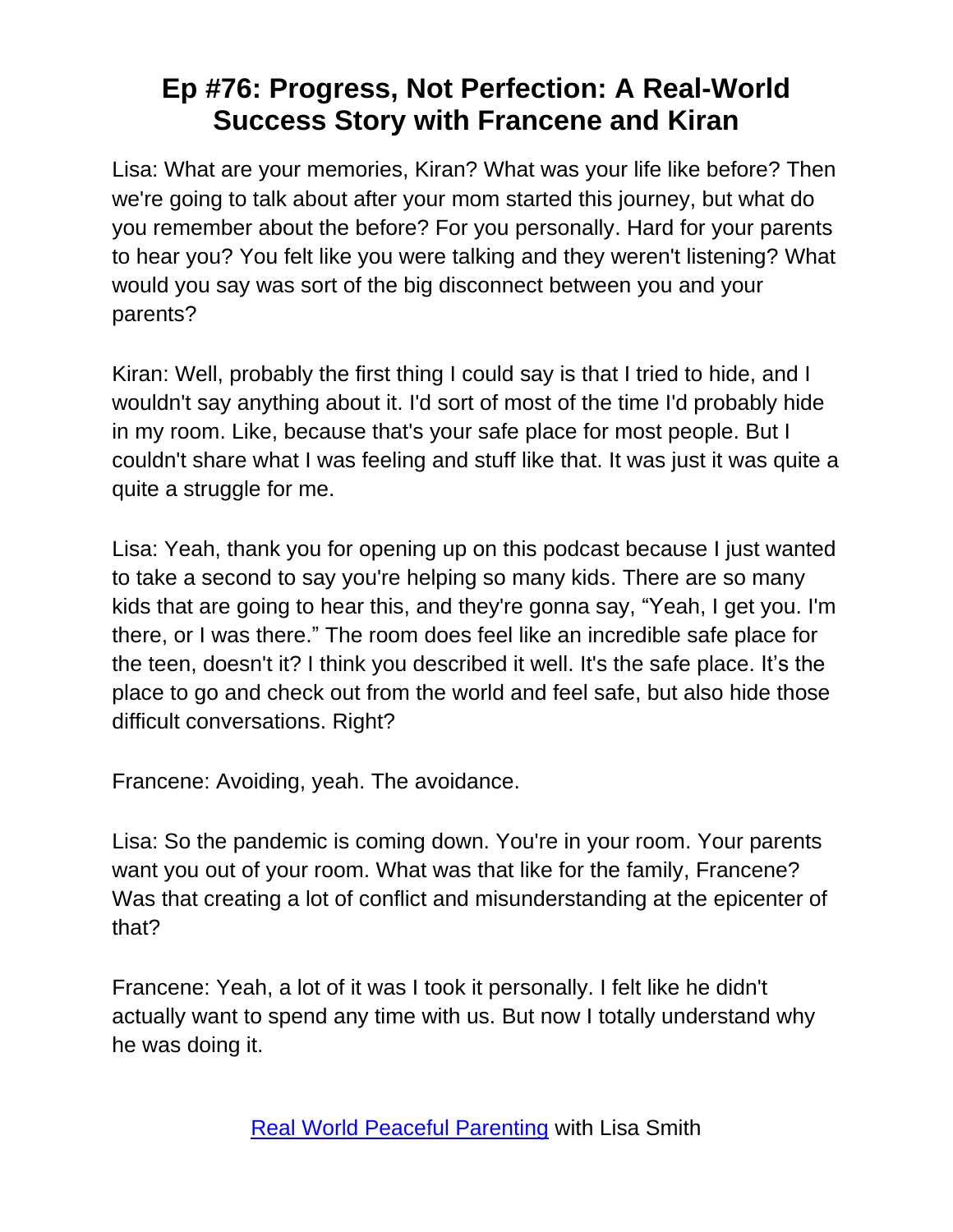Lisa: Say more about that for a second, taking it personally. What were the thoughts that you were marinating in? So he's in his room. You're saying come out of the room. He won't come out of the room. What were you telling yourself?

Francene: I'm telling myself that he'd rather spend his time on his games and with his online friends than with us, which hurt.

Lisa: Yeah.

Francene: You know? It was upsetting.

Lisa: Then as a result of that you focus more on the behavior instead of less because you're so dysregulated.

Francene: Yeah, absolutely. Yeah. Yeah, dysregulation is, it's an uneasy feeling.

Lisa: Yeah. Then my guess is is then the catastrophizing set in. He's going to be living under a bridge or the shopping cart. He's never gonna come out of his room. He's not gonna be able to live alone. He's never gonna hold the job. Talk to us about that.

Francene: Yeah. Because he wants to be a policeman. He's not going to be able to be a policeman and all those sorts of things. It's like he's not helping himself. We're doing everything we can to help him, but he's got to do that extra step to help himself, but he's improved.

Lisa: What was the kernel that started to turn this thing around? What was the ah-ha moment? Can you speak to that?

Francene: Oh, what was the ah-ha moment?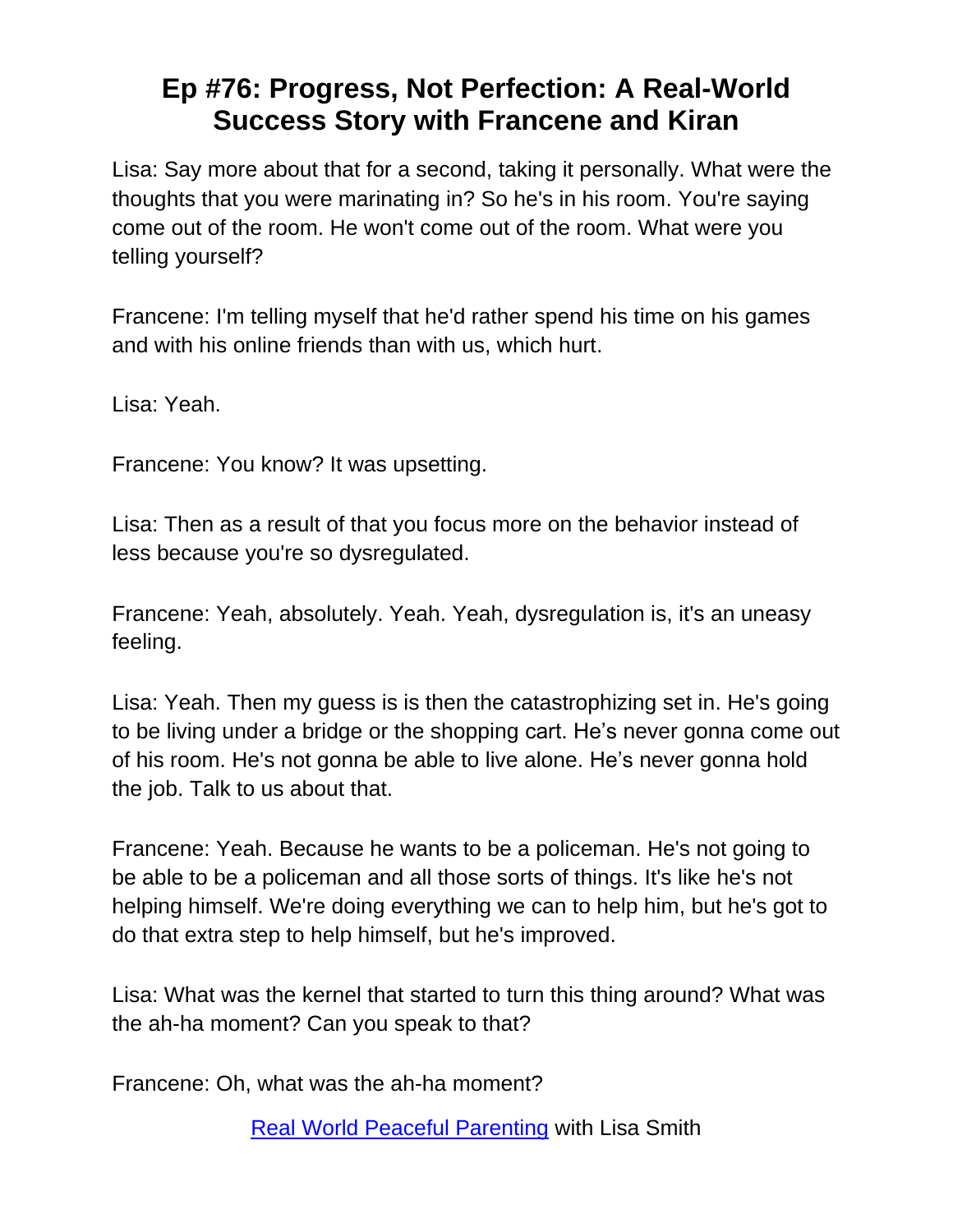Lisa: Where the couple of them?

Francene: Yeah, getting him moving. Out of his room and moving, I think, was a big thing. So we've started box fit classes on Tuesdays and Thursdays. So the two of us connect, and we go down to those on a Tuesday and Thursday night, and then afterwards we get a Subway after it. It's my way of connecting with him because both of us are getting rid of our tension and that hormone that needs to be released. I can't remember the name of it, but it's good for us.

Lisa: Yeah.

Francene: How you've often said that motion changes emotion. I think Kiran, he's proof of that.

Lisa: What can you add to this, Kiran? Did you feel like your parents weren't trying to understand you, and all of a sudden at some moment, you felt like they were trying to understand you in an open way?

Kiran: Yes, well, I can agree with it. At first, like Mum said, is that the parents wanted me to help myself. But in reality, I couldn't. I had no motivation. I had nothing. I couldn't do anything. I didn't want to get out. I didn't want to do all that stuff. But when I realized that I can't just stay in my room and not do nothing. I had to get out and actually try to get myself some sort of position where I can get motivation and actually go to school and all that stuff.

Lisa: So it sounds like what I'm taking from that is some hope kind of came into the family. You all started to believe that change was possible. Then you were all aligned. I'm hearing that maybe in the beginning, it felt like, Kiran, mom and dad were on the other side of the table and you guys were working against each other. Something led you to believe the mom came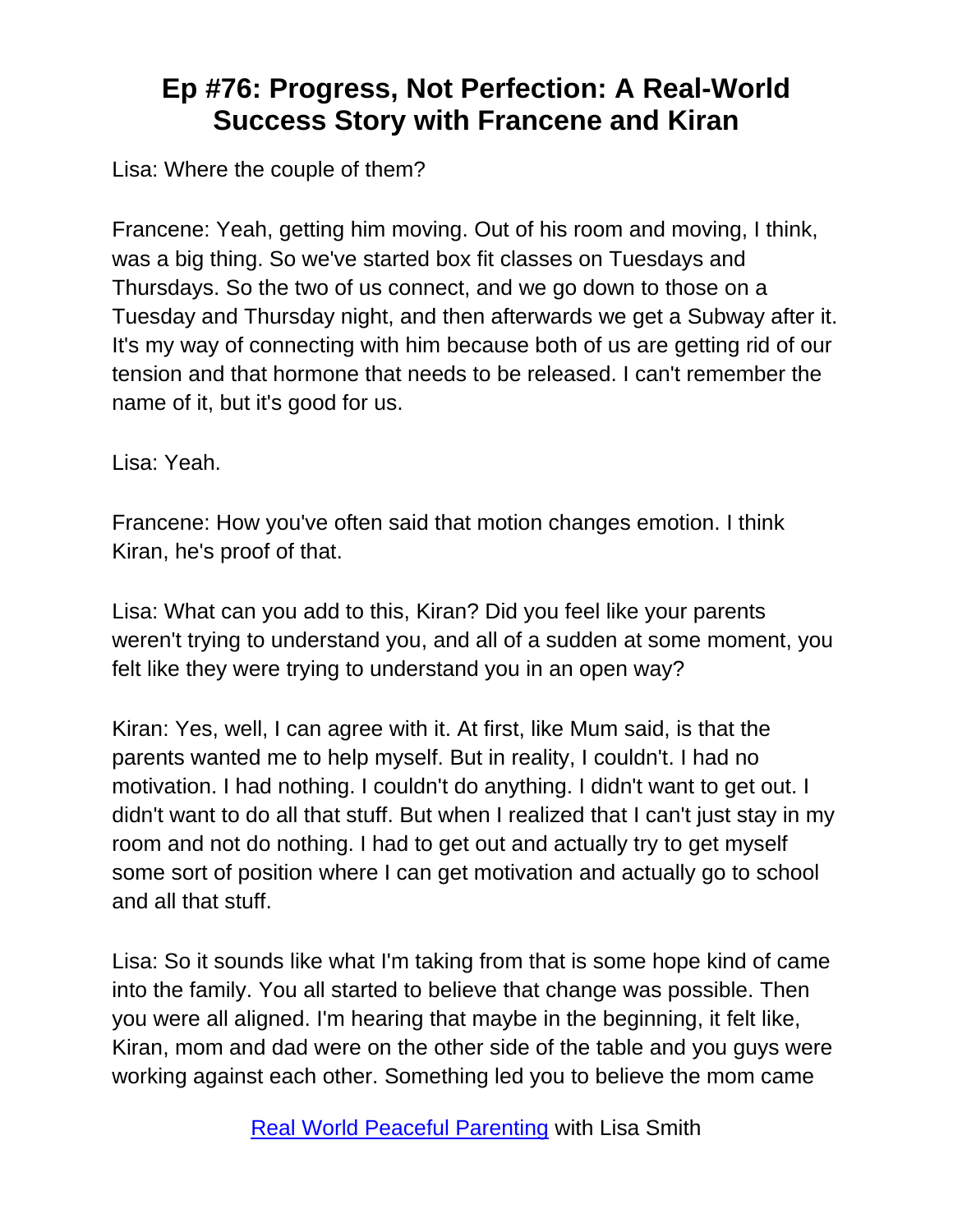over to your side of the table. All of a sudden we're working to the same goal and cause.

Francene: Sounds exactly right. Yes.

Kiran: Yeah.

Francene: Yeah.

Lisa: That's pretty cool.

Francene: Yeah, it's a great feeling.

Lisa: Yeah.

Francene: Yeah. I mean he still struggles to talk to us sometimes. But progress over perfection.

Lisa: Yeah.

Francene: We tried journaling last year, but that didn't really eventuate.

Lisa: But I have to speak to that for a second, and I have to say that sometimes as parents and in a relationship, figuring out what doesn't work can be as powerful as figuring out what does work, right. Because we talked about journaling back and forth in our membership community. For some families, it works incredibly well. But what you all know is okay, that doesn't work. So we just have to keep trying until we find something that does work.

Francene: Yeah, absolutely. Yeah. But yeah, box fit nights is working.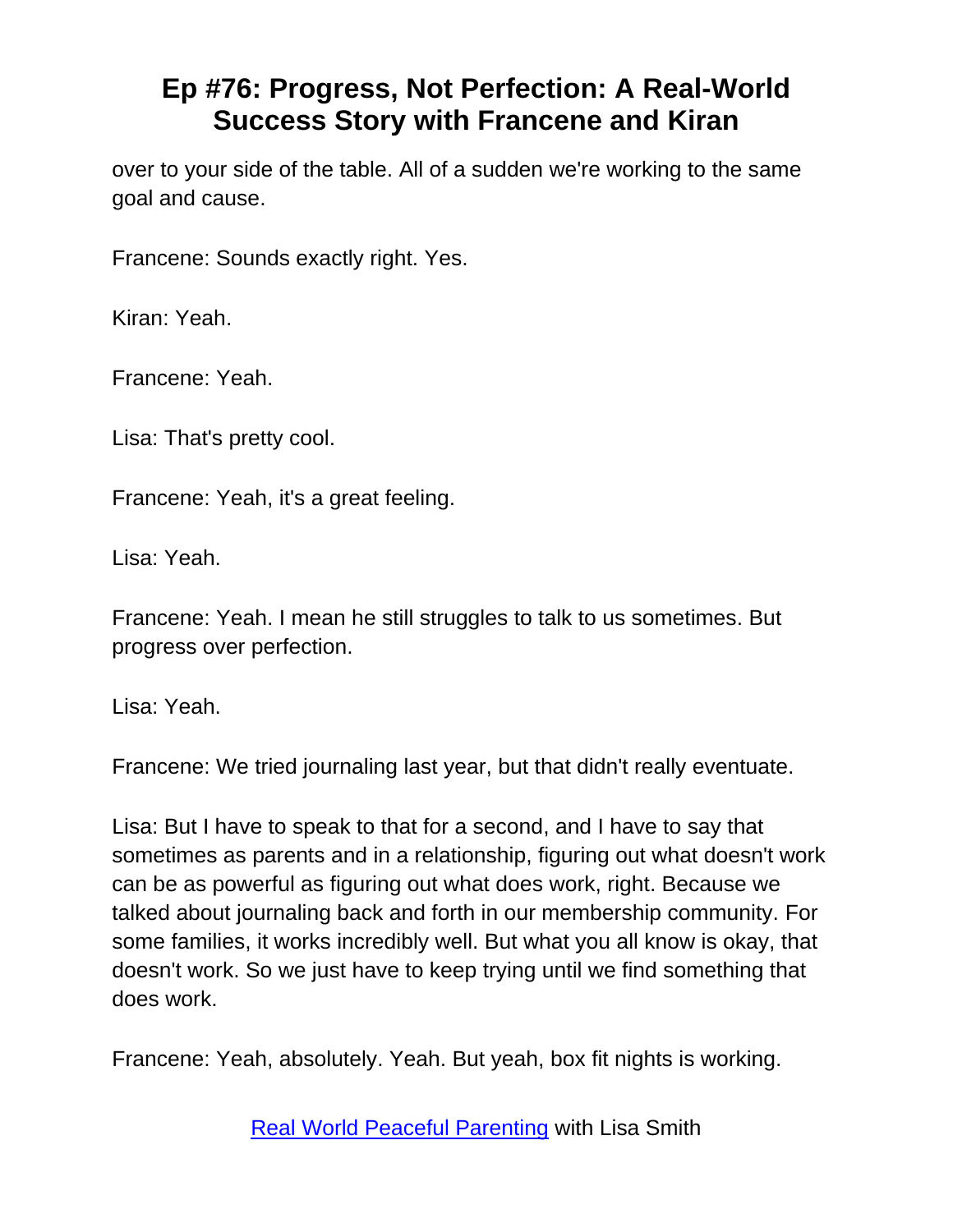Lisa: So spending time together, connecting. So, Francene, would it be true that cooperation between the two of you comes easier when there's connection?

Francene: Absolutely. Yeah. 100%. Yeah.

Lisa: What you did is you never gave up. This is what I'm proud of you of. You worked at this for almost a year. Looking for something of connection so that the cooperation could follow. What I'm really proud of is you never gave up. Every time we talked about tried this, you'd go dry it. Well, that didn't work. You didn't go to all is lost. This is never going to happen. You just kept trying and magic happened the moment you found the connection, the connecting vehicle.

Francene: Yeah, I won't deny I've had those thoughts of giving up, but you can't give up any children.

Lisa: Yeah.

Francene: At all.

Lisa: Did you feel Kiran like she never gave up on you and you and her and the love and the relationship and the connection?

Kiran: Yeah. Mom did an amazing job. Obviously, there was sometimes where I felt that mum was a little bit off. But in the end, Mum was always doing her best in keeping up the happiness and the…

Francene: Positivity.

Kiran: Yeah. Positivity.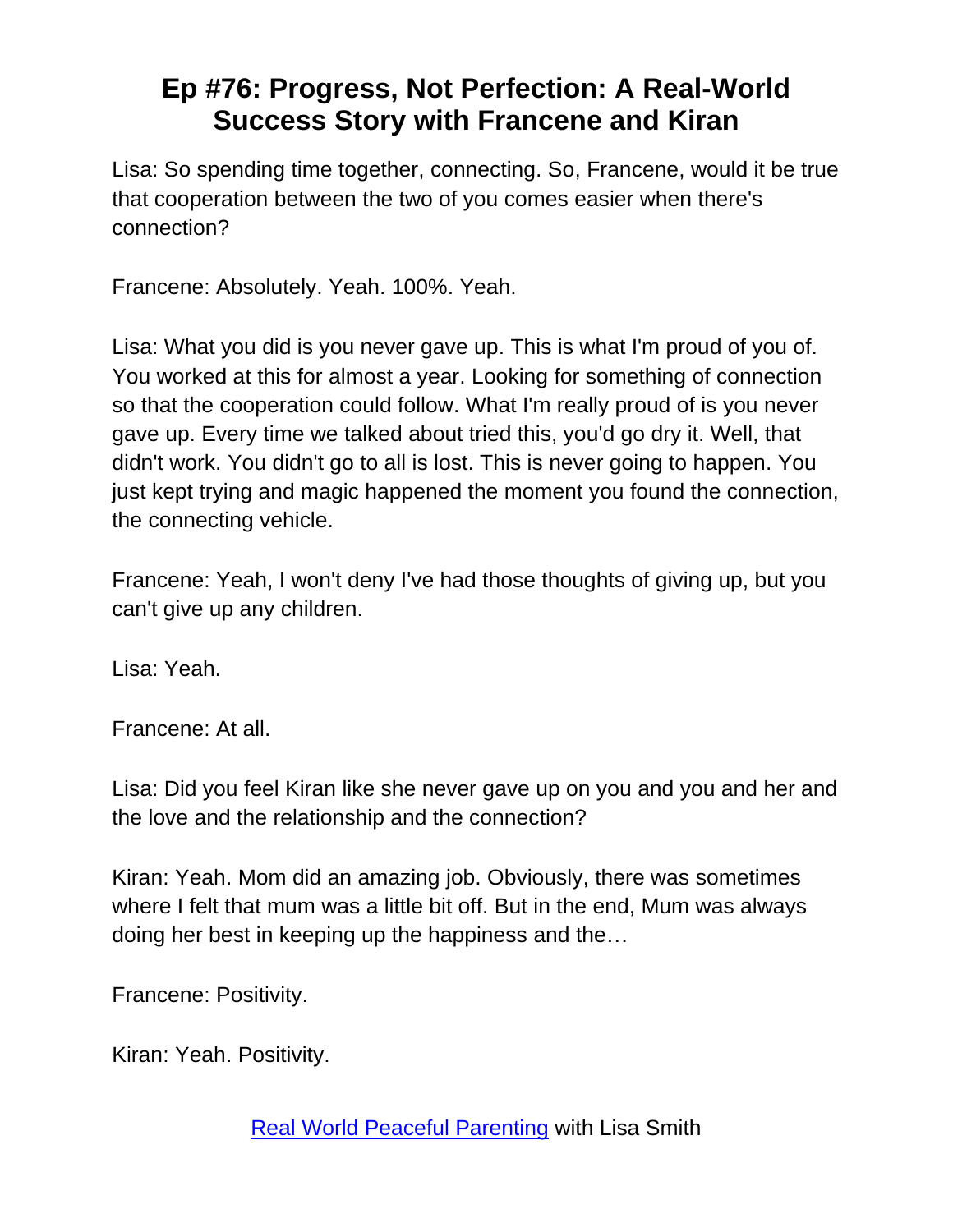Lisa: Yeah.

Francene: Yeah. That's it, right? The whole anxiety, depression. You've actually got to counterbalance that with positivity.

Lisa: I would guess that you felt like she always believed in me. Was that a component to it as well?

Kiran: Yes.

Lisa: Yeah.

Kiran: Absolutely. Even if she didn't voice it, it was always there. I really do appreciate that. So.

Lisa: Yeah.

Francene: Yeah, we've all been teenagers.

Lisa: Yeah, I mean being a teenager is hard. The brain is pruning itself. It's preparing to go out in the world. There's hormones, there's body changes, there's thought changes. The leaps and bounds, there's a desire for risk, right? I've read so much about the teen brain. I have so much empathy for what an explosion it is, mentally, hormonally, physically, emotionally. Then throw a pandemic in there, in many instances, it's scrambled the brain and the brain is looking to get unscrambled.

Francene: Yeah.

Lisa: It sounds like in some ways your anxiety, Kiran, came to a peak, and your mom, fortunately, was awake at the wheel and was able to not ignore and stick her head in the sand at one extreme or have anxiety herself and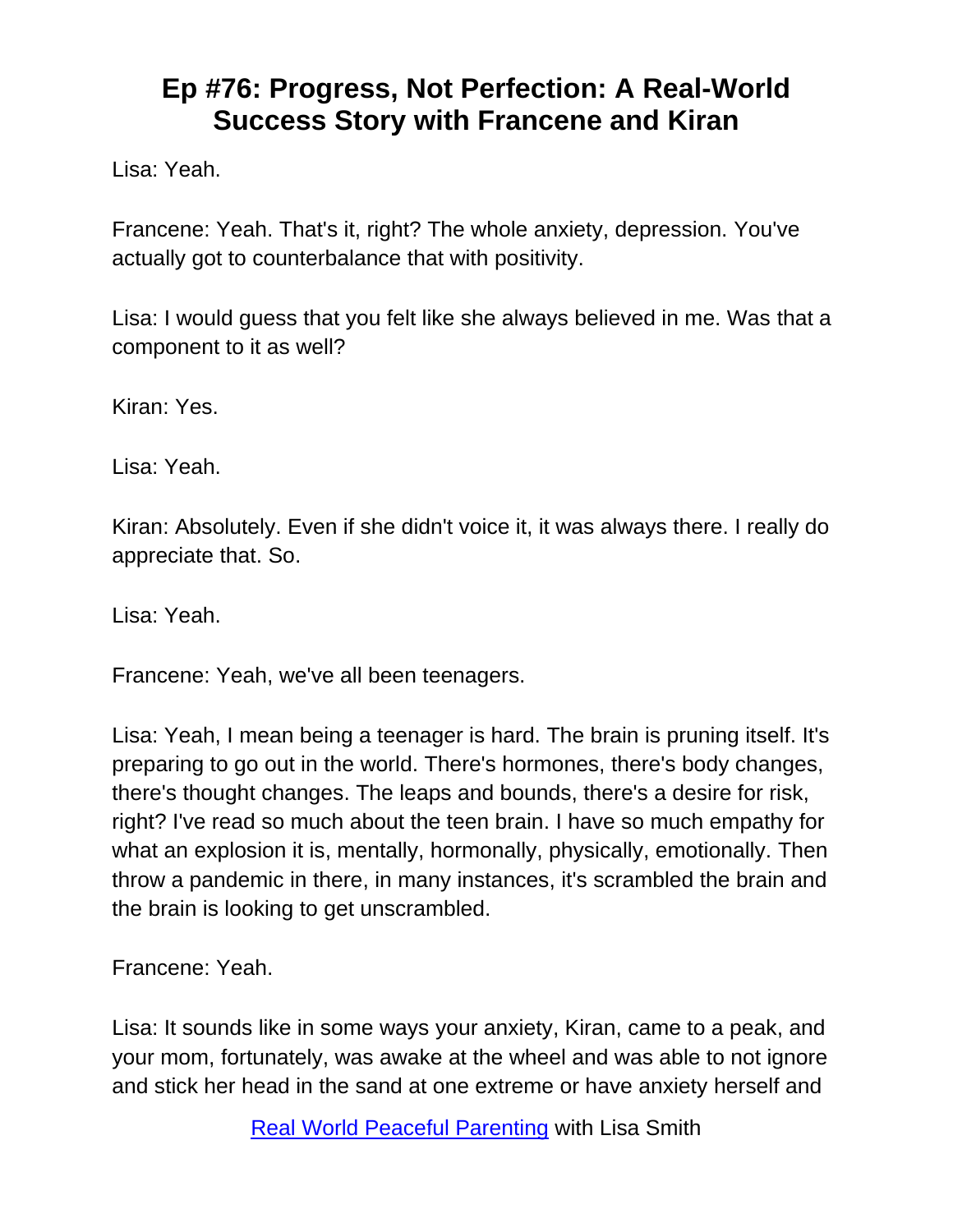stop looking for solutions. You found that middle ground where you just said, "You know what, I'm just going to keep trying, trying, trying until I find the thing that works."

One of the things we talked about, Francene, is, when you find one or two things that work, you just rinse and repeat, rinse and repeat. We don't need eighty-seven things that work. This is not a menu. This is not a buffet. We're going to pick a couple of foods, and we're going to do them really well.

Francene: Yeah. Yeah, absolutely. Yeah. Yeah. We've found a couple of things. Not saying we're going to stop trying other things, but we'll continue to try other things and see how it goes.

Lisa: I love it. So what's it like for you now, Kiran? Tell me what's different for you now then at the beginning of the pandemic.

Kiran: At the beginning of the pandemic, there was more of like there was no hope. But now it's actually more motivation to do stuff and push ourselves to actually get past these walls that we create in our mind. Obviously, our mind is super powerful when it's like sometimes it's really scary to think that these things can stop you, but you're gonna push past and make sure you're pushing past those boundaries. That you've gotten through your anxiety or whatever it is.

Lisa: Yeah. Yeah. So your brain has matured. You've worked on your thinking; this is what I'm hearing. You found ways to cope with your anxiety. You found some hope in the world. You have people on your team, and you're putting one foot in front of the other. That's so great. It sounds like, as a family, you all have also embraced progress not perfection.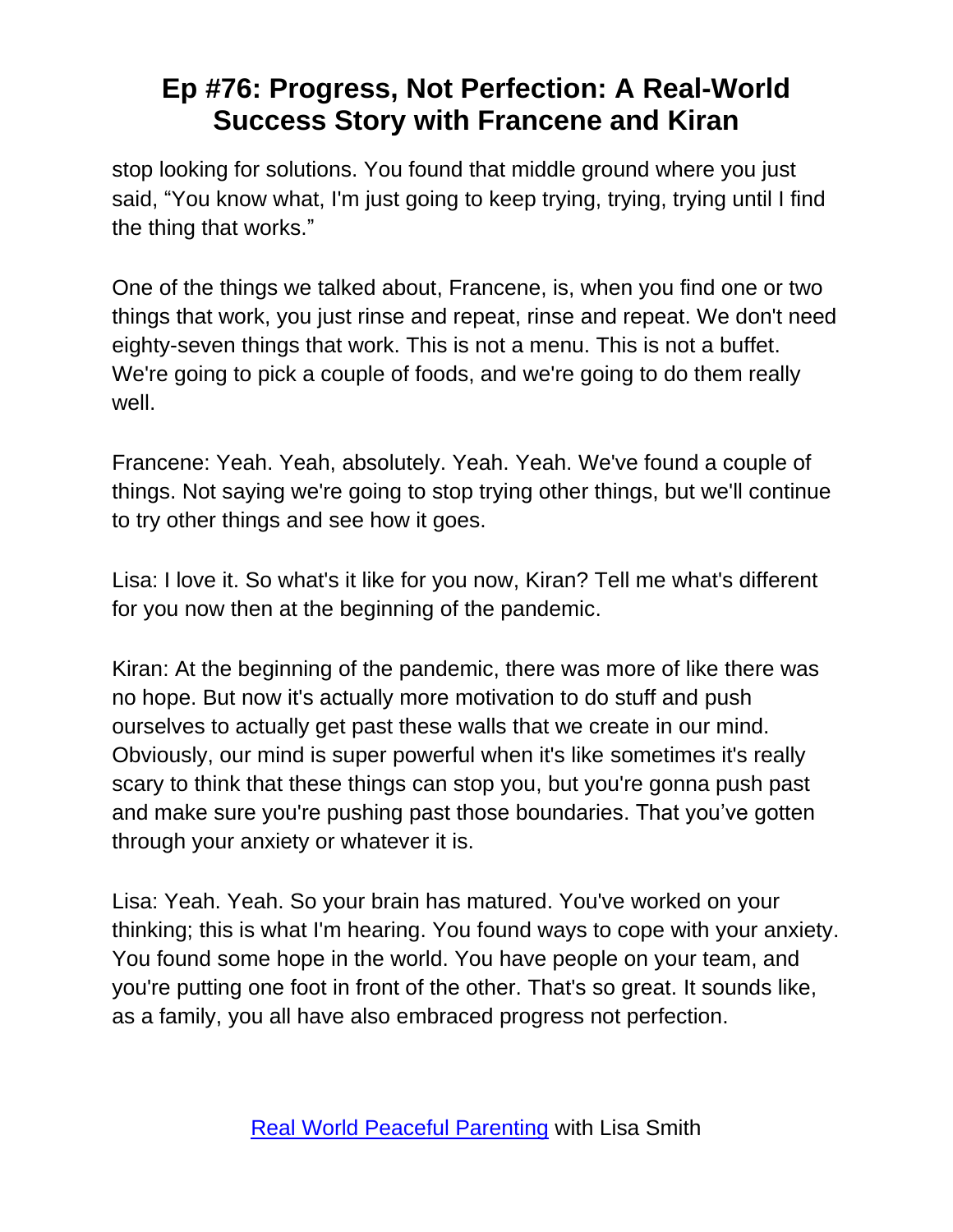Because I know that some days have been a little bit more of a struggle than others. What I understand is that, Francene, when you guys have had some small setbacks, you don't catastrophize over that and go oh well. See, this isn't going to work. I knew it. I knew he couldn't do it. I knew he wasn't going to hold it together. You just pick yourself up and move forward.

Francene: Yeah. Yes. Move on to the next day.

Lisa: Yeah. Kiran, it sounds like you're being very loving to yourself and practical, and when you don't get it right, you're not holding that against yourself.

Kiran: Yes and no. There can be a few moments where I do put it against myself. I think I'm… There can be moments where I'm like oh, you're stupid or stuff like that where I say to myself. But like, I just understand what's actually happening. Sometimes I just rethink it and go oh okay. This is what's happening. Yeah.

Lisa: What do you want other kids to know who are dealing with something similar? What would you want them to take away from today's episode?

Kiran: Just push yourself and try to do what you can. For anxiety, you think that a lot of people are actually judging you, but in reality, it really doesn't matter who judges you and what people have grudges on you or anything like that. You can just push through and you can be yourself and do what you want, really.

Lisa: What's the greatest tool you have now? Is it having a schedule? Is it talking with your parents? Is it managing your thoughts? Like what's kind of your one or two go to things that you're doing now that maybe you weren't doing in the past that feels like it's making a big difference?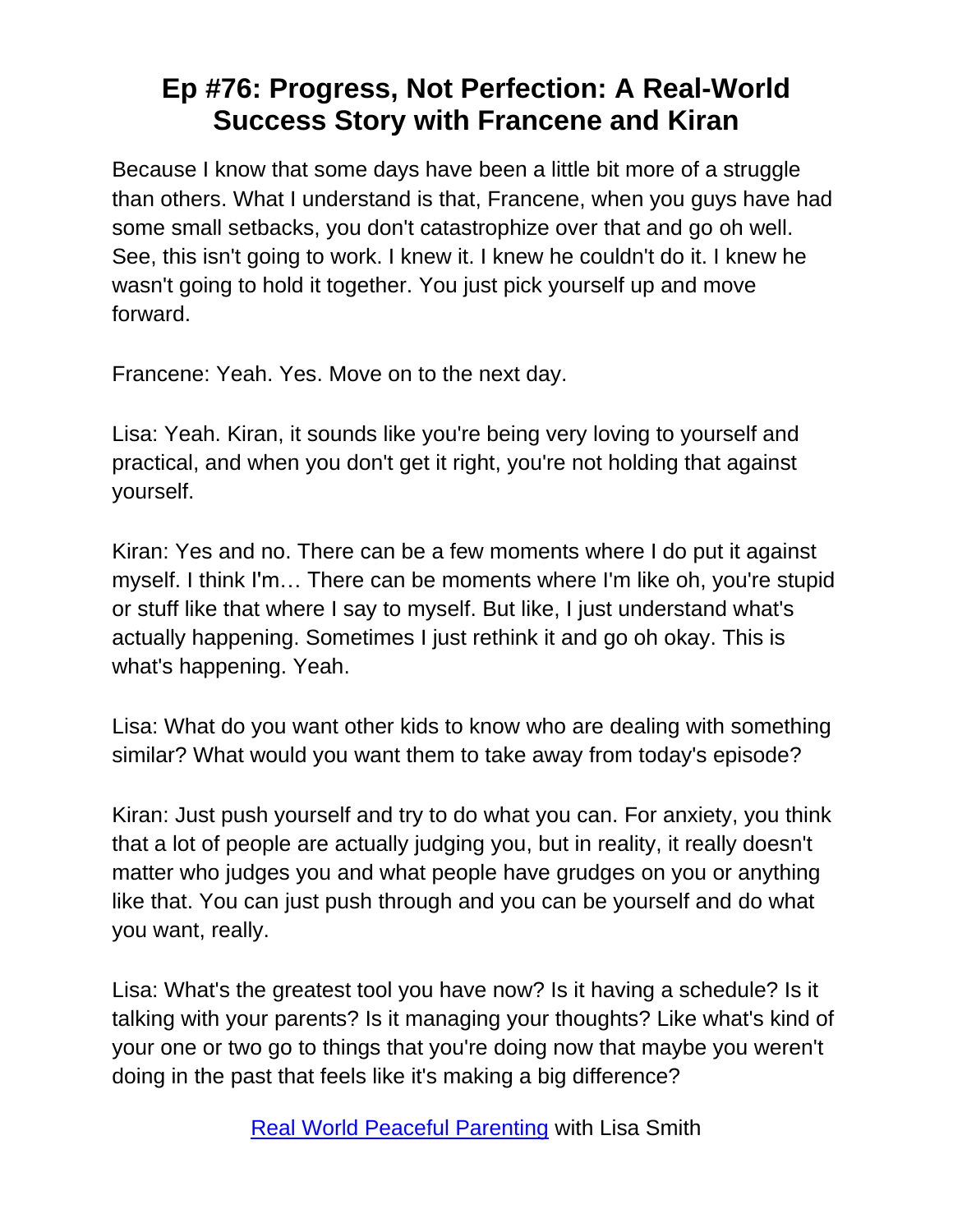Kiran: I think it's thinking through my thoughts and making sure I know what I'm doing. Yes, I can agree. The schedules are amazing. I love schedules. Or making a list or anything like that can really help. You just know what you're doing and understand how to go through the day really well, how to how to go through the year and all that stuff.

Lisa: Putting one foot in front of the other and keeping you on point.

Francene: Yeah. On track, yeah.

Lisa: Okay, my last question for you, Kiran. What do you think is different about your mom now? How is she different than she was before she started doing this work? Like big picture, what are the things that feel different? Or you could also answer this in telling me how the two of you's relationship is different now? Can you speak to that for us?

Kiran: To be honest, at the start, I love my mom, but there are sometimes where I thought I hated my mom. I know hate is a very strong word, but it was just in my head for so long. But really it's over the time just the motivation and all that and the push from Mum was really good in just making sure our relationship was staying together and all that.

Lisa: So it sounds like, again, I don't want to put words in your mouth, but it sounds like her proving to you that she was not going to give up on you and not attacking you when you were already down on yourself was just lifesaving.

Kiran: Absolutely. I can agree. Like before Mum really started doing this, I didn't like myself. To be honest, most of my anxiety comes from me hating my body. Because like over the years, I've gotten a bit chubby and fatter and all that. But with this box fit stuff, it's really pushing me through everything. It's doing good. Yeah.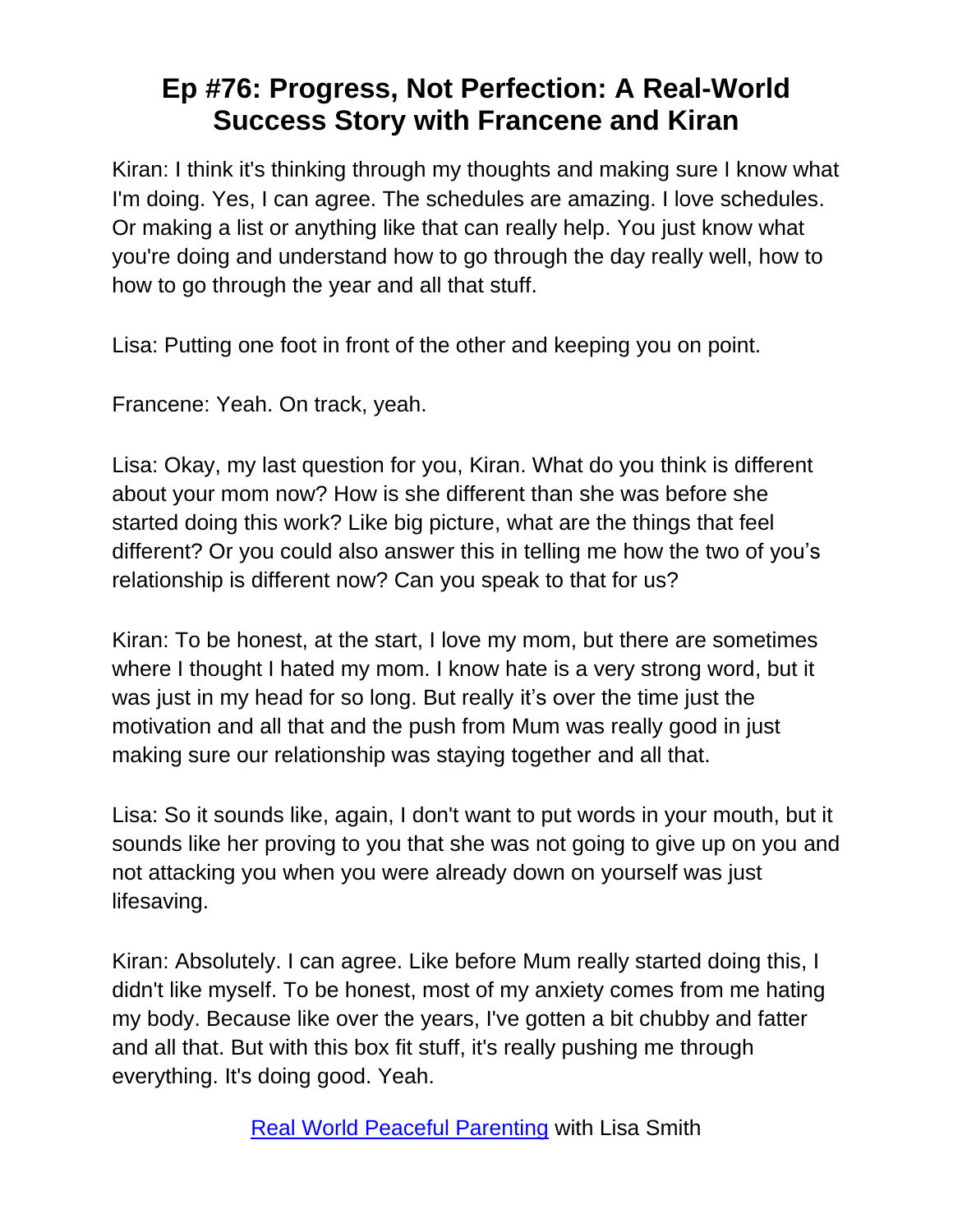Lisa: Beautiful. Well done for working on that. I had to go on a journey myself through my teenage years and into my early adulthood to really learn that your worth is not tied up in how you physically present. Your worth is not about your body. It sounds like you're learning that, and your family is. You're all working on that together and you're supporting that.

I'm guessing here because your mom constantly reinforced that she wasn't going to give up, your brain has been able to settle down and really work on your image of yourself. I mean this is all, as you beautifully said, this is all commingled in our thoughts about ourselves, our thoughts about others, our thoughts about what people think about us, right. This is all thought work.

Francene: Yeah.

Kiran: Yes, absolutely.

Lisa: Do you think that the thought work that we do together, Francene, helped you gain a perspective on what he was thinking about himself?

Francene: The thought work is, if anybody's new to joining The Hive, I'll just say the thought work workshops that you have in there are 100% spot on. Everyone needs to do them. I've never been a deep thinker, but the whole thought workshops and in changing thoughts and everything is, it's an absolute game changer.

Lisa: Hmm. That's great.

Francene: Yeah.

Lisa: I can see you're passing it over to Kiran, and he's really appreciating that.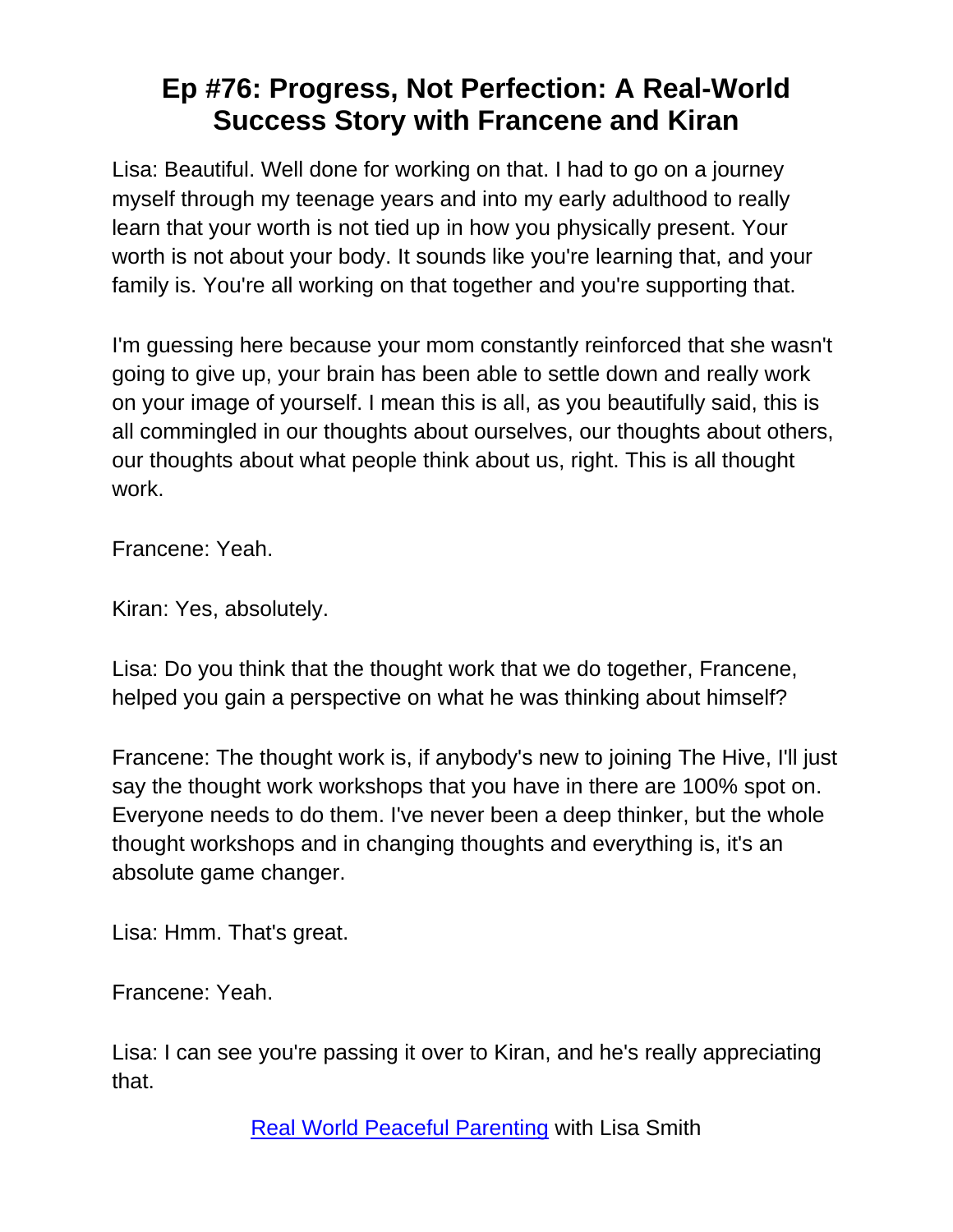Francene: Trying to, yep.

Lisa: I think so often as teenagers, as humans, but really I think it sort of comes to a head in the teenage years. We think all of our problems in life are our circumstances. What other people are doing, what's happening, what our friends are doing, what they're not doing, how people are treating us. That certainly can play a role in creating our thoughts, but what teenagers really benefit from is understanding that a lot of the suffering. I'm not saying all. I'm not saying everybody's suffering. But sometimes the suffering can be alleviated by really understanding the thoughts we're thinking about our circumstances.

This is what I hear you learned, and then brought to Kiran, which really helped with anxiety, motivation, schedule, getting out of the room, working on his body. It's all sort of culminated in him understanding that his thoughts are driving his feelings, and his feelings are driving his actions.

Francene: Yes.

Lisa: Ah, so good. Gosh. I mean what would you have given for someone to have taught this to you, Francene, at 15?

Francene: Oh.

Lisa: Right?

Francene: A lot.

Lisa: Here we're sitting today and have the pleasure of spending time with a mother who really dove into this headfirst, and then it's been able to model and teach this to her son, and it's transforming his entire life.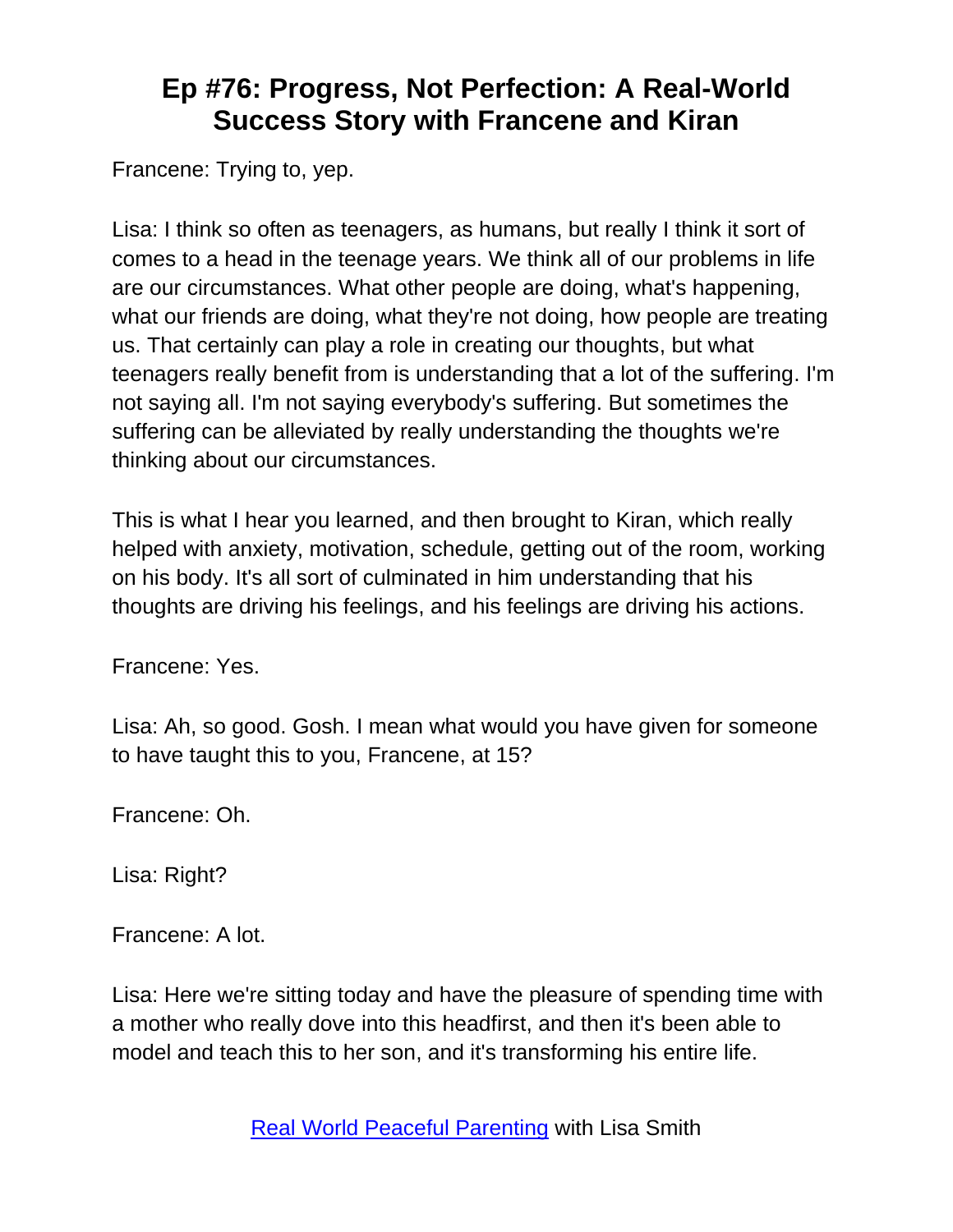Francene: Yeah.

Lisa: Oh.

Francene: Yeah. As I said on Thursday on our little chat message, I came into this thinking that you had fixed Kiran, but he didn't need fixing. It was my parenting. It was me that needed fixing and my thoughts.

Lisa: Your thoughts. It was getting away from taking it personally. It was focusing going underneath behavior to the feelings and needs, really trying to understand what does he need, not taking the behavior personally and thinking he's doing something to me. But really appreciating that he had a struggle, a problem, a need that needed to be solved that.

Francene: Yeah, exactly.

Lisa: Yeah. Because what I remember is that once you two got on to the real problem underneath, the need underneath the behavior, and you set about the solution, the path, everyday got just a little bit easier. Right?

Francene: Yeah. It did, didn't it?

Kiran: Yeah.

Francene: Yeah.

Kiran: I just want to add on to what Mum said about the fix. To be honest, I don't really agree with fixing. It was a more of an understanding about what you need to do. You didn't need any fixing. Like this is for any parent out there, you don't need a fix. You just need more understanding about what the world is all about and how our actual brains work. Because humans are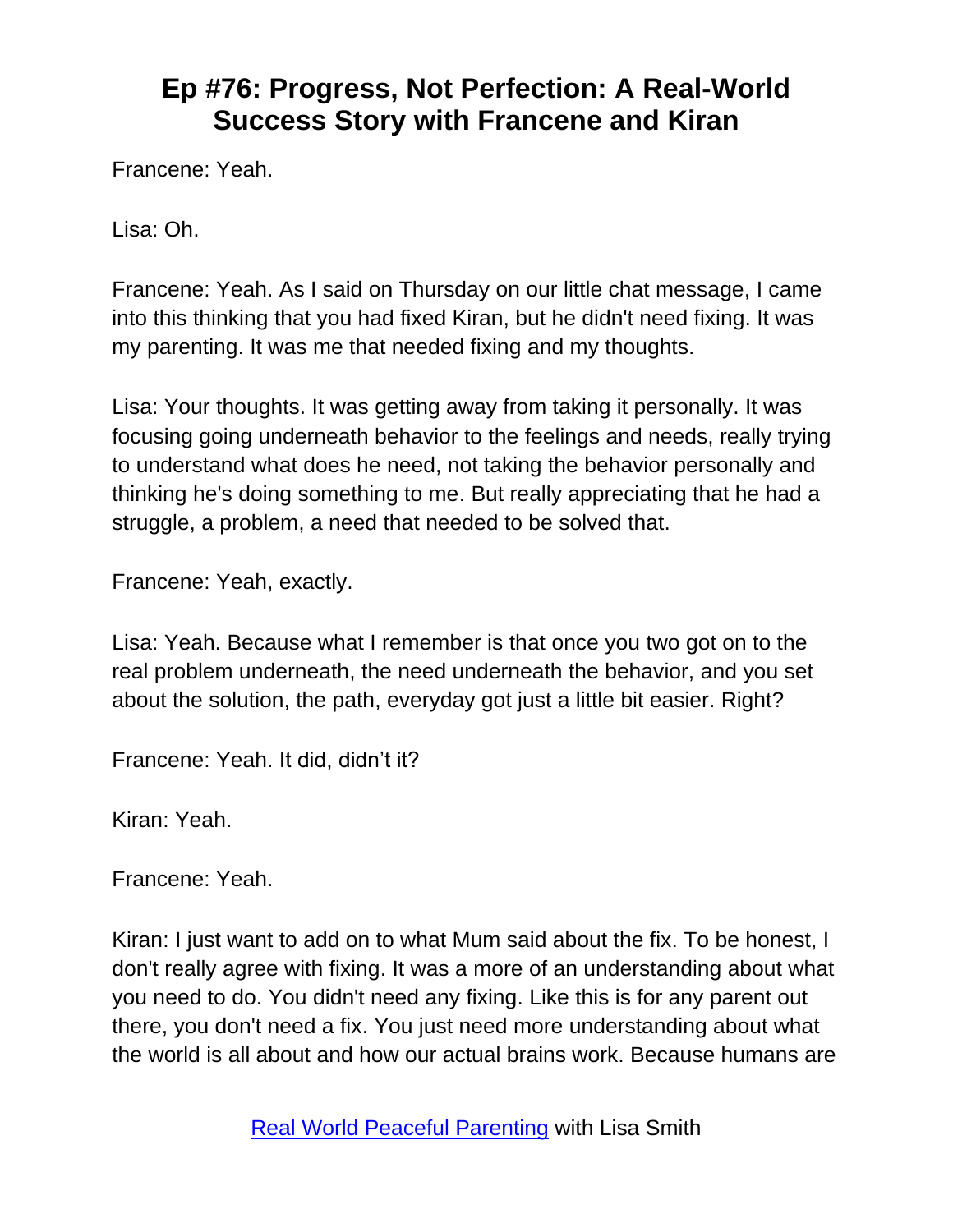very interesting. Biology is very strange to us, even though we are us, if you know what I mean.

Lisa: Kiran, I just fell in love with you. I know our listeners can't see this, but I am smiling ear to ear. I love that you shared with us it's not fixing. I love that you told your mom she doesn't need fixing. I could not be more proud and more pleased for the two of you. Yeah.

Fixing is not a word that I use very often because I don't think anybody's broken and needs to be fixed. We have process problems not character problems. You guys just had a miscommunication in the process problem. Once you got on the same page, every day got better.

I just love that you're affirming for her that she didn't need to be fixed. We just had to understand each other better, more, differently, ask different questions. So I love that you gave that advice to parents. I know that there's people smiling all over the world after hearing that. Well, I am just so pleased for both of you, for the relationship, for the entire family because I know there's another brother and a dad.

Francene: Yeah.

Lisa: I'm just I'm so pleased for all of you. For the deep connection that you found through this process. This will serve you for years and years and years to come. I like to say that a rising tide, not that I made the saying up, but I love the saying a rising tide lifts all boats.

The work that the two of you, Kiran and Francene, the work that the two of you have done is the rising tide that will lift all boats in your life. As a result of this, all the relationships in your life, Kiran, are going to get better. Your friends, your future bosses, your teachers, your brother, your dad, your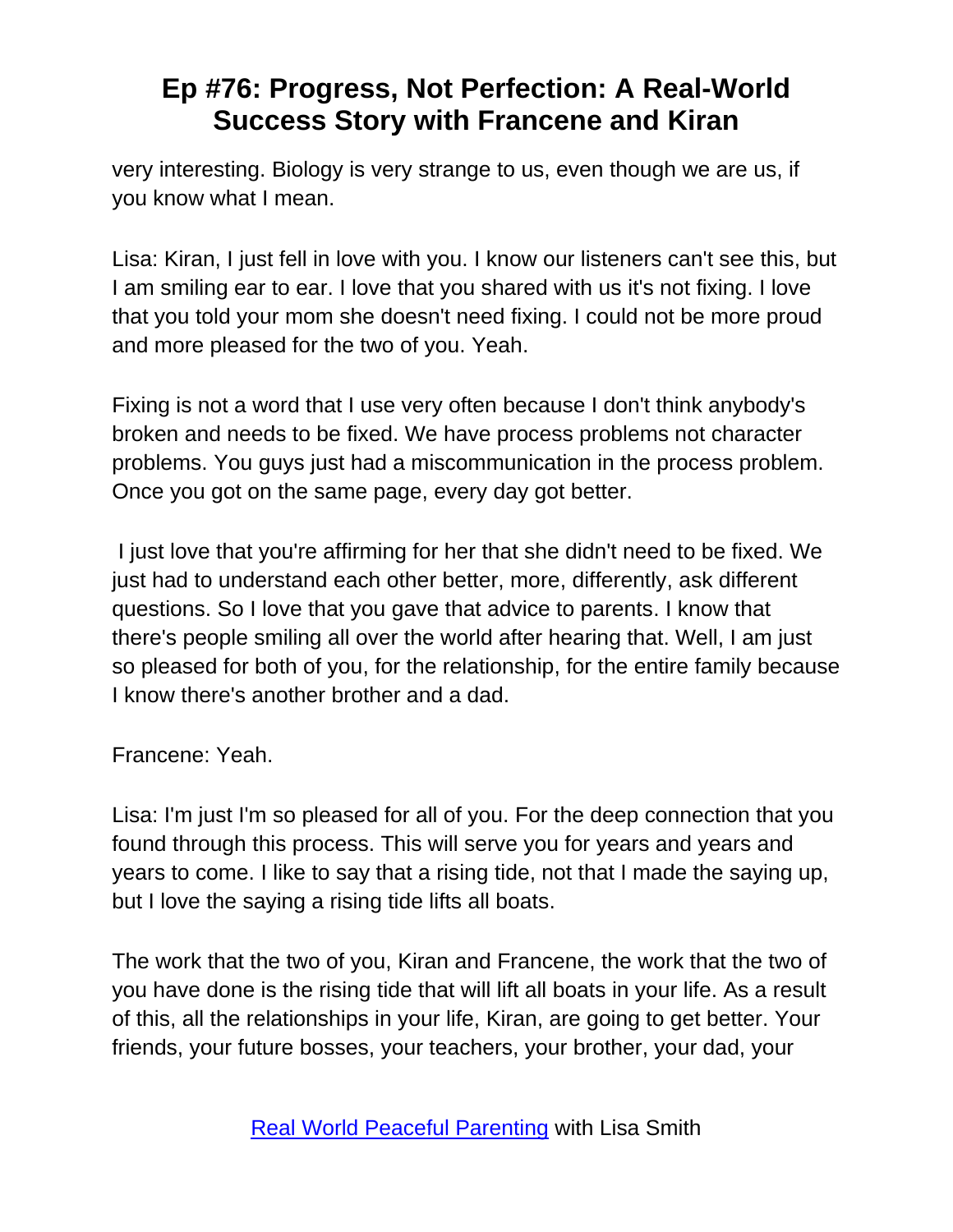future partner, your future children. The way your mom is parenting you is how you will parent your children.

So this work is—And we're getting a bird's eye view today from the two of you in the way you're showing up here and what you're sharing with us that this work is worth doing because it creates deep connection. Any other challenge the two of you face together or separately, you'll come back together through this connection and create cooperation. I just know that.

Francene: Absolutely. Yeah.

Lisa: Yeah. So number one, well done between the two of you. Number two, thank you so, so, so much for sharing and telling your story and giving all the listeners a glimpse into what this transformation can be like for them. You're paying it forward. I like to say we can change the world one family at a time. Here's a family that's changing the world through connection.

Francene: I want to thank you too, Lisa, for everything you've done and what you do. You put your heart and soul into it. We are all very, very, very appreciative.

Lisa: I love that. Thank you. I receive that. Thank you. Kiran, it's just been an honor to spend some time with you. I love your story. Keep going. You know progress, not perfection. I just I salute the work that you've done on your part to create this connection with your parents. Well done.

Kiran: Thank you.

Thank you so much for listening today. I want to personally invite you to head over to thepeacefulparent.com/welcome and sign up for my free peaceful parenting minicourse. You'll find everything you need to get